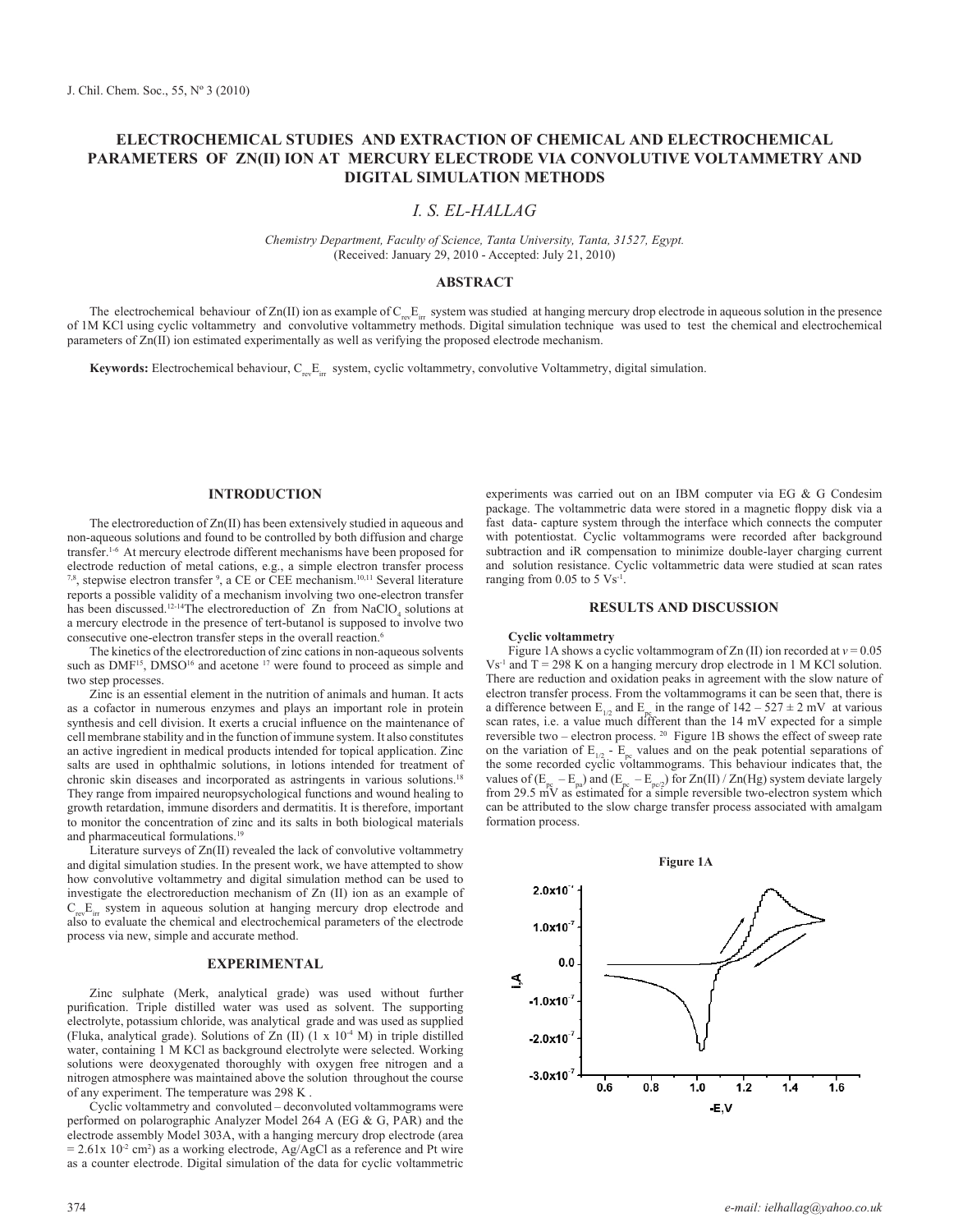

**Figure 1:** (A) Cyclic voltammogram of  $Zn(II)$  ion in 1M KCl solution,  $v =$  $0.05 \text{ Vs}^{-1}$  and (B) cyclic. voltammograms of  $\text{Zn(II)}$  at different scan rates (a) v  $= 0.05$ , (b)  $v = 0.1$ , (c)  $v = 0.2$  and (d)  $v = 1$  Vs<sup>-1</sup> and T = 298 K.

In slow charge transfer process the standard heterogeneous rate constant,  $k_{s}$ , was calculated according to the following equation:<sup>21</sup>

$$
k_s = 2.18 \left( \frac{DanFv}{RT} \right) \exp \left[ - \frac{\alpha^2 nF}{RT} \left( E_{pc} - E_{pa} \right) \right] \tag{1}
$$

The diffusion coefficient, *D*, of the Zn(II) ion was calculated according to the method established by Nicholson and Shain.<sup>22</sup> The half-wave potential  $(E_{1/2})$  of the investigated system was determined from the voltammogram as the mean positions of the peak potentials, ie.  $(E_{pc} + E_{pq})/2$ . The calculated values of  $k_s$ , *D* and  $E_{1/2}$  are given in Table 1. The value of the transfer coefficient,  $\alpha$ , for the cathodic reduction of the  $Zn(II)$  ion, calculated from the relationship<sup>23</sup>  $(E_{pc} - E_{pc/2}) = 48/\alpha n_a$ , was reported in Table 1.

**Table 1:** Electrochemical parameters of Zn(II) ion in 1M KCl and 298K

| Parameters             | Techniques |      |       |
|------------------------|------------|------|-------|
|                        | Cv         | Conv | decon |
| $k_s$ x10 <sup>7</sup> | 2.8        | 2.6  |       |
| m/s                    |            |      |       |
| α                      | 0.31       |      | 0.27  |
| $-E_{1/2}$ , V         | 1.111      |      | 1.114 |
| $Dx10^9$               | 2.44       | 2.51 | 2.47  |
| $m^2/s$                |            |      |       |

CV (Cyclic voltammetry), Conv (Convoluted voltammograms), decon (deconvoluted voltammogram).

It was found that, the values of cathodic peak potential,  $E_p$  shift towards more cathodic values, with increasing the sweep rate, also, the peak separation  $(\Delta E_p)$  values increase with increasing the sweep rate. It was noted that, the values of *ipf*/ $v^{1/2}$  decrease as *v* increase, and  $i_{pb}/i_{pf}$  increase with *v* and is always greater than unity confirmig the *CE* behaviour of the electrode reaction of Zn  $(II)$  ion<sup>23</sup>.

### **Convolutive voltammetry**

It was found that convolution-deconvolution voltammograms was used as a valuable and simple tool for elucidation the complicated electrode mechanism as well as the determination of the accurate electrochemical parameters. 24-27 The shape of the  $I_1 - E$  curve exhibit important feature for the identification of the nature of the electrode process. For a simple rapid charge transfer, the shape of

 $I_1 - E$  curve is identical to the *i-E* polarogram at a dropping mercury electrode.  $28,29$  For quasi-reversible and slow charge transfer there is a separation between the forward and backward direction of the  $I<sub>l</sub>$  convolution, whereas in the case of a chemical reaction following the charge transfer, *i.e. EC* mechanism, the backward direction of  $I_1$  convolution does not return to the initial value.<sup>30</sup> On the other hand, in case of a reversible chemical reaction preceeding charge transfer, i.e. *CE* mechanism, the limiting convoluting current  $I_{i_m}$  does not produce the plateau value at low scan rate, Fig. 2A, while at high scan rate the limiting convoluting current *I<sub>lim</sub>* gives the plateau value Fig.2B.<sup>26</sup>



**Figure 2:** I<sub>1</sub> convolution of Zn(II) ion at  $v = 0.05$  V/s (A) and  $v = 2$  Vs<sup>-1</sup> (B).

The convolution of the current data with an inverse square root of time,  $I<sub>I</sub>$  is defined as:  $^{24-30}$ 

$$
I_{I} = (1/\sqrt{\pi}) \int_{0}^{t} \frac{i(u)}{\sqrt{(t-u)}} du \qquad (2)
$$

where  $I<sub>l</sub>$  is the convoluted current at the total elapsed time and i(u) is the experimental current at time *u*.

For the following *CE* scheme in term of an electrochemical reduction mechanism

$$
X \xrightarrow[k]{} Y + ne \xrightarrow[k]{} k_{fh} \cdot E^o \qquad Z
$$
\n
$$
k_{h,h} D, \alpha \qquad Z \qquad (3)
$$
\n
$$
k_{fh} > k_{hh}
$$

 $K = k_l / k_{-l}$  ( $k_c = k_l + k_{-l}$ )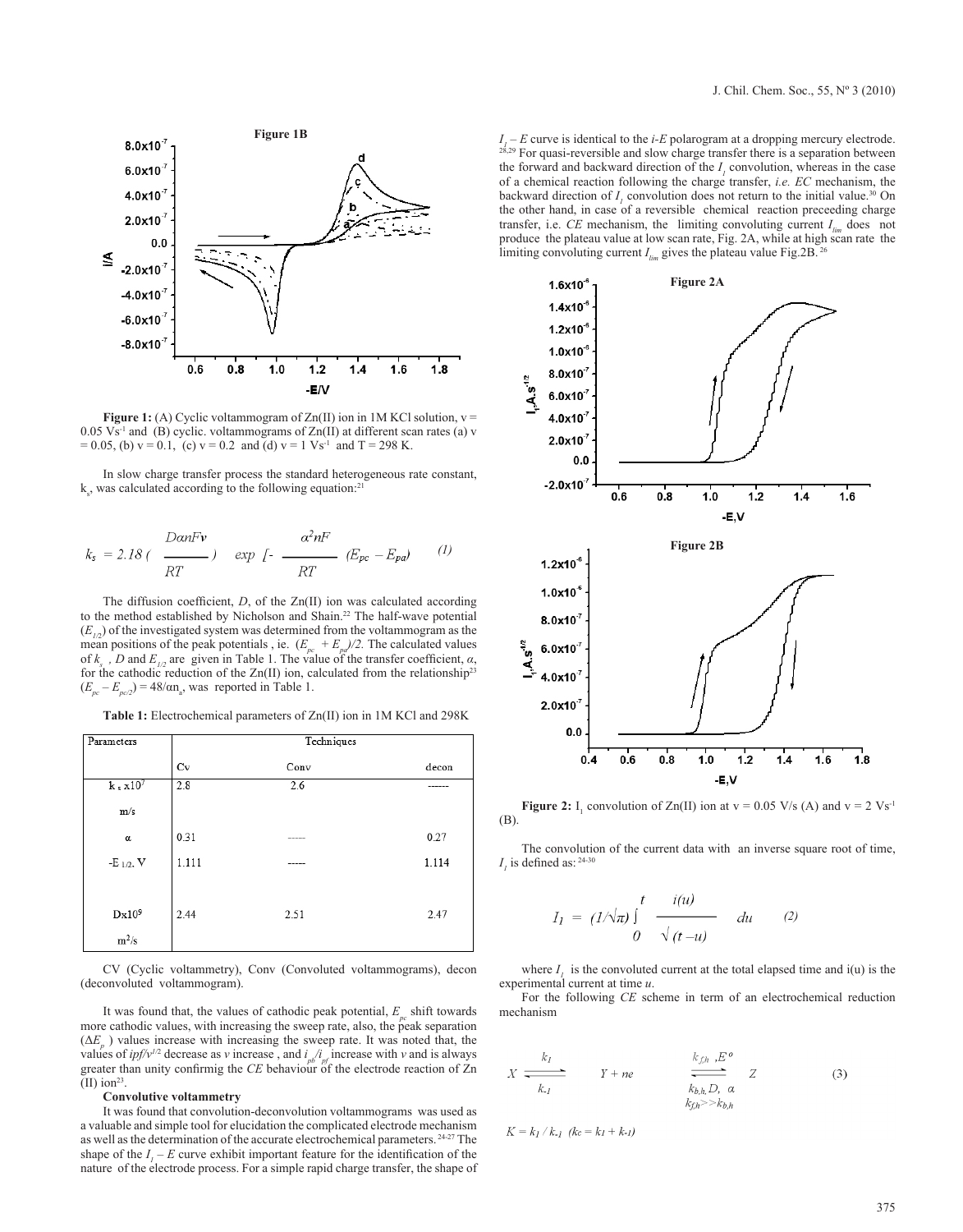the limit of  $I_1$  as  $E$  approaches infinity at high scan rate is known as the limiting convoluting current  $(I_{\text{lim}})$  and is defined as: <sup>30</sup>

$$
I_{lim} = nFSC^b_{Y} \sqrt{D} \tag{4}
$$

where n is the number of electrons consumed in electrode reaction, F is the Faraday constant, S is the electrode surface area and the remaining terms have their usual definitions. This relation is quite useful for the evaluation of the diffusion coefficient of the electroactive species via  $Cy<sup>b</sup>$  and vice – versa, irrespective of the rate of charge transfer. Value of the diffusion coefficient estimated via Eq. (4) is listed in Table 1.

In the present work we will use the kinetic convolution,  $I_2$ , for calculating the homogeneous chemical rate constant ,*kc* , equilibrium constant *, K*, and half-wave potential,  $E_{1/2}$ , of *CE* system which is defined as: 29,30

$$
I_2 = (1/\sqrt{\pi}) \int_{0}^{t} \frac{i(u)exp\{\kappa c(t-u)\}du}{\sqrt{(t-u)}}
$$
(5)

The kinetic convolution,  $I_2$ , is similar to the semiintegral except that the current data are not convolved with just a different term (*i.e., 1/√t*) but also a kinetic expression (*i.e.*,  $exp(-k_c t)$ ). The kinetic convolution,  $I_2$ , is a function with a value proportional to the concentration of species *Y* at the electrode *(i.e., Cy(0,t*).

Deconvoluted voltammogram  $\left(\frac{dI}{dt} v s. E\right)$  is used as a precise method for calculating  $E_{1/2}$  by using transformation of the current rather than the actual current values.<sup>30-32</sup> In the case of fast charge transfer,  $dI/dt$  gives two mirror – image peaks with maximum amplitude at  $E_{1/2}$  and half-width of  $(2RT/2)$ *nF) ln* ((√2 + 1))(√2 – 1)) *mV*, *i.e* 3.526 *RT*/*nF i.e* 90.53/ *n mV* at 298 K. In case of slow charge transfer, the average value of the forward and backward peak potentials equals approximately to  $E_{1/2}$ . Fig.3 indicates an example of deconvoluted voltammogram at 0.1 *Vs-1*. It was found that the ratio of the forward to backward sweep  $\left(\frac{dI}{dt}\right)$  /  $\left(\frac{dI}{dt}\right)$ <sub>b</sub> of deconvolution increases with increasing the scan rate. Table 2 includes the numerical values of  $\left(\frac{dI}{dt}\right)$  $\left(\frac{dI}{dt}\right)$ <sub>b</sub> at various scan rate. The *E*  $_{1/2}$  values of the investigated system was calculated from deconvoluted voltammograms was listed in Table 1. The half – peak width of the deconvoluted voltammograms,  $W<sup>p</sup>$ , was found to be in the range of 0.148 – 0.296 *V* confirming the slow nature of electrode process. The variation of *WP* with scan rate was listed in Table 2.



**Figure 3:** Deconvoluted voltammogram of  $Zn(II)$  ion at  $v = 0.1Vs-1$ .

**Table 2:** Values of peak characteristics extracted from convoluted deconvoluted voltammograms at various values of scan rate.

| $v, V. s^{-1}$ | $W^p$ , $V$ | $(dIl/dt)f / (dIl/dt)b$ | $I_{1h} A.s^{-1/2}$  |
|----------------|-------------|-------------------------|----------------------|
| 0.05           | 0.148       | 0.850                   | $3.3 \times 10^{-7}$ |
| 0.10           | 0.174       | 0.950                   | $3.2 \times 10^{-7}$ |
| 0.20           | 0.183       | 1.150                   | $2.8x10^{-7}$        |
| 0.50           | 0.232       | 1.270                   | $9.1 \times 10^{-9}$ |
| 1.00           | 0.241       | 1.430                   | $6.9x10^{-9}$        |
| 2.00           | 0.265       | 1.450                   | $4.0 \times 10^{-9}$ |
| 5.00           | 0.296       | 1.490                   | $3.6 \times 10^{-9}$ |
|                |             |                         |                      |

The transfer coefficient, *α*, in this work was calculated from the relationship *WP* = *2.94 RT/αnF* = *75.5/αn mV* for the slow charge transfer at 298 K. The calculated value of  $\alpha$  via deconvoluted voltammogram is found to be 0.27  $\pm$ 0.03 which agrees well with those calculated from *CV* experiments.

Fig.4 shows the presentation of  $I<sub>l</sub>$  convolution at the end of the first half scan  $I_{1h}$ , and the ratio of the forward to backward scan of deconvoluted voltammograms,  $\left(\frac{dI}{dt}\right)$  /  $\left(\frac{dI}{dt}\right)$ , versus the scan rate *v*. From inspection of Fig.4 it was noted that  $I_{1h}$  decreases with increasing *v* and  $\left(\frac{dI}{dt}\right)$  / $\left(\frac{dI}{dt}\right)$ *b* increases with increasing *v* i.e both plots exhibit two curves mirror image. This behaviour gives strong evidence of the  $C_{\text{rev}}E_{\text{irr}}$  nature of  $\text{Zn}(II)$  ion in aqueous media at *HMDE*. 26



**Figure 4:**  $I_1$  convolution at the end of the first half scan,  $I_{1h}$ , (A), and the ratio of the height of the forward scan of deconvoluted current to the backward one  $[(\text{d}I_1/\text{d}t)_f/(\text{d}I_1/\text{d}t)_b]$  (B) vs v of Zn(II) ion.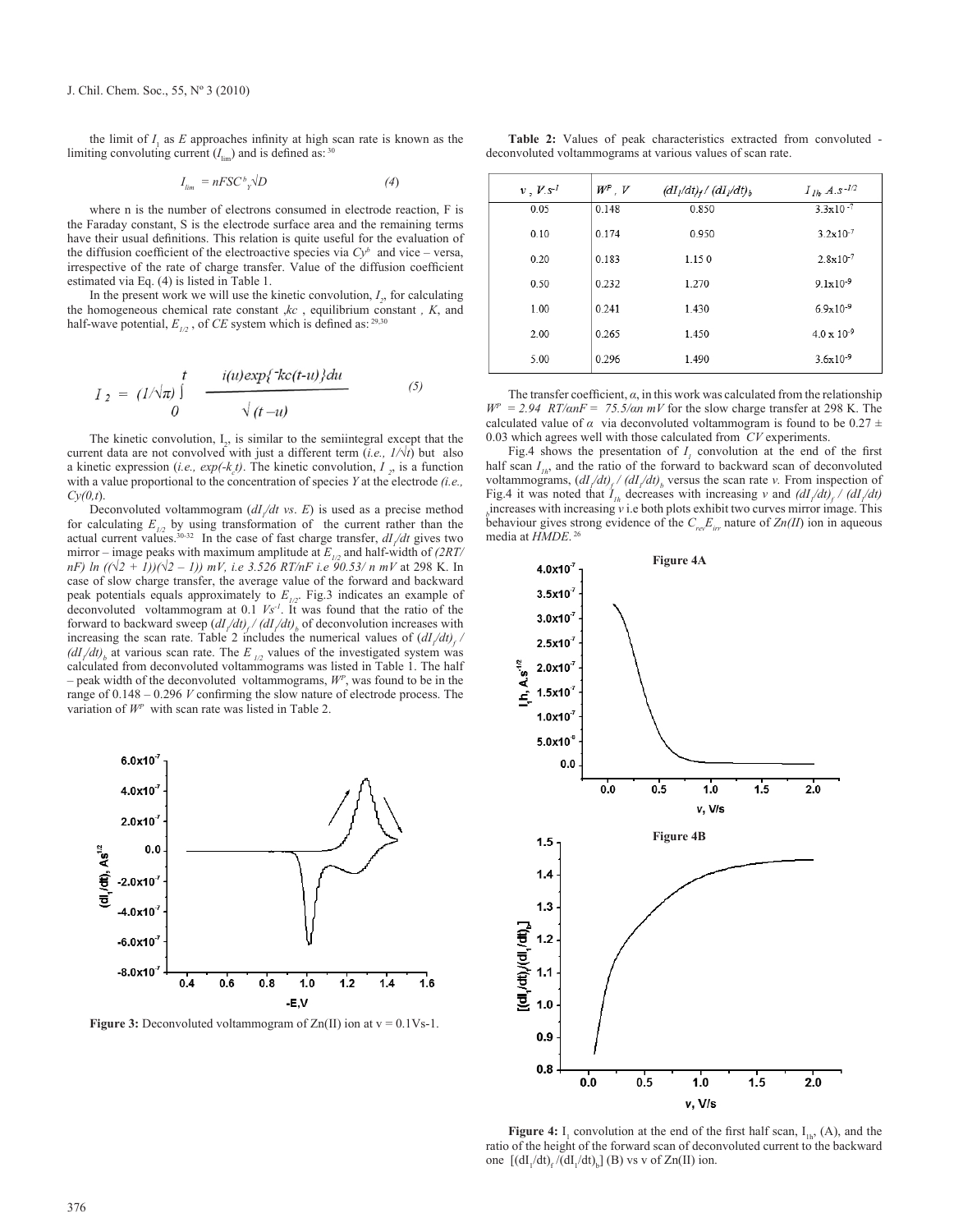*Extraction of*  $k_c$ *, K and*  $E_{1/2}$ 

For the *CE* reaction described in *Eq*. (3) the following equation was verified: 26

$$
\frac{I_I(\sqrt{D})}{k_{f,h}e^{-a\xi}} = I_{lim} - \frac{KI_I}{I+K} - \frac{I_2}{I+K} - (I_{lim} + I_I)e^{\zeta}
$$
 (6)

where  $k_{f_h}$  is the forward heterogeneous rate constant,  $\zeta = nF/RT (E - E_{f_h})$ is the 'reduced' potential, and the other terms have their usual definition. At potential well 'past' the wave, *Eq.* (6) takes the following form:

$$
I_{lim} = \frac{KI_I}{I+K} + \frac{I_2}{I+K} \tag{7}
$$

The true value of  $k_c$  can be evaluated by inserting various values of test chemical rate constant until the  $I$ , convolution returns to the initial value similar to  $I_1$  convolution. This means that, the  $k_g$  value is established at the point when  $I_2$  convolution is identical exactly to  $I_1$  convolution. The establishment of the correct value of  $k_c$  via  $I_2$  convolution is illustrated in Fig.5.





**Figure 5:** Estimation of the corrected value for the homogeneous rate constant via comparison between  $I_1$  and  $I_2$  convolution of Zn(II) ion at high scan scan speed 2 Vs<sub>-1</sub>. (A) I<sub>1</sub>. convolution, (B) I<sub>2</sub> convolution at true k<sub>c</sub> = 0.02  $s^{-1}$  and (C)  $I_2$  convolution at high  $k_c = 0.4 s^{-1}$ .

It was proved that , for *CE* scheme, at the end of the first scan, i.e. well past the wave at low and high scan rates,  $K>> 1$ , i.e. 1+K  $\approx K$ , and *Eq.* (7) give the following form: 26,27

*i.e.* 

$$
I_{\rm lim} - I_{\rm 1} - (I_{\rm 2}/K) = 0.0 \tag{8}
$$

$$
K(I_{\rm lim} - I_{\nu}) = I_2 \tag{9}
$$

This means that *Eq.* (9) is used to calculate  $E_{1/2}$  and  $k_c$  (true) simultaneously for  $k_c$  (test) values from the plot of  $I_{lim} - I_p I_2$  versus *E*. This procedure is illustrated in Fig.6 for experimental data of  $Zn(\text{II})$  ion which proceeds as  $C_{\text{rev}}E_{\text{irr}}$  mechanism at scan rate 2 *V/s*. Also, at  $I_i$  and  $I_2$  values corresponding to  $E_{1/2}$  value the following is verified:<sup>26</sup>

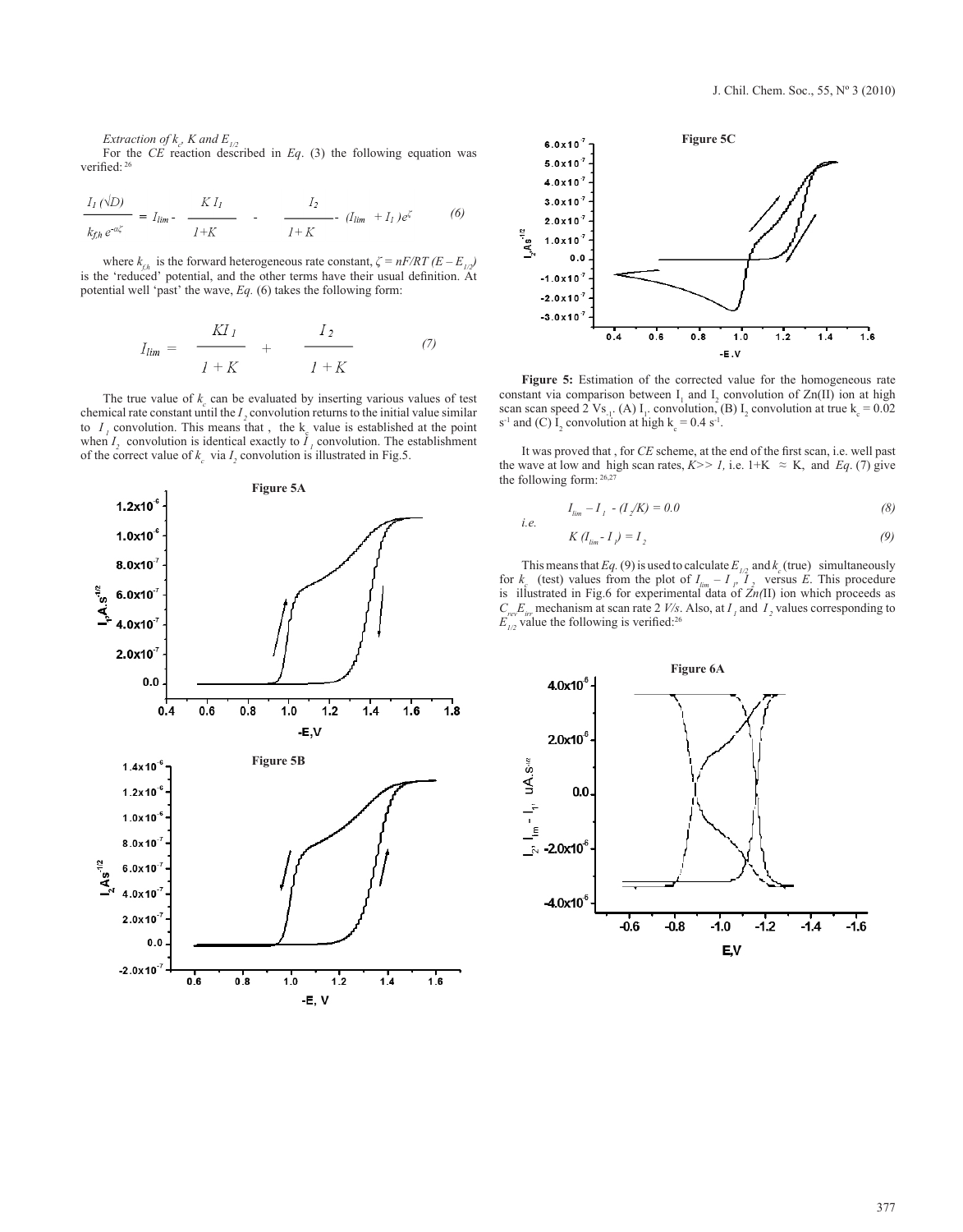

**Figure 6:**  $I_{\text{lim}} - I_1$  and  $I_1$  vs E of Zn(II) ion, (A) at true value of kc and (B) at high value of kc.

$$
K = \frac{I_2(E_{1/2})}{I_1(E_{1/2})} \tag{10}
$$

The values of  $k_c$ , K,  $I_l(E_{1/2})$  and  $I_2(E_{1/2})$  were listed in Table 3, which confirm the accuracy as well as the simplicity of this method for calculation of the values of  $k_c$  and  $K$  of the  $CE$  system at slow rate of charge transfer at potential corresponding to  $E_{1/2}$  via *Eq.* (10). The value of  $E_{1/2}$  (-1.11 *V*) calculated from the intersection point between  $(I, I_{lm} - I, \nu s E)$  was found to agree well with that determined from cyclic voltammetry and deconvoluted voltammograms.

**Table 3:** Values of  $k_c$ ,  $I_1(E_{1/2})$ , I2  $(E_{1/2})$  and K of Zn(II) ion at scan rate 5 V/s.

| $k_c s^{-1}$ | $I_1(E_{1/2}) \times 10^7$ | $I_2(E_{1/2}) \times 10^7$ |       |
|--------------|----------------------------|----------------------------|-------|
|              | $(As^{-1/2})$              | $(As^{-1/2})$              |       |
| 0.02         | 3.055                      | 3.0336                     | 0.993 |
| 0.20         |                            | 2.9023                     | 0.949 |
| 2.00         |                            | 2.6655                     | 0.872 |

In the present communication it was found that convolutive voltammetry was used as accurate method for determination of the rate of conversion of the electroinactive species (*X*) to electro-active species (*Y*). Also, the plot of  $I<sub>th</sub>$ and  $\left(\frac{dI}{dt}\right)$  ( $\frac{dI}{dt}$ )<sub>b</sub> vs *v* is considered as a simple and new route for knowing the type of electrode mechanism.

### *Determination of D and n*

It was indicated that, at high sweep rates  $I_1$   $I_{\text{lim}}$  "past" the wave thus  $I_{\text{lim}}$ gives the value of *D* irrespective of  $k_c$  and  $k_s$  values. Also from *Eq*. (11) the diffusion coefficient can be calculated from deduced limiting convoluted current  $(I_{\text{limd}})^{22,26}$ 

$$
I_{\text{limd}} = \frac{I_{\text{1}} I_{\text{lim}}}{3.099 \sqrt{\alpha n_a v}} \tag{11}
$$

where  $i<sub>p</sub>$  is the peak current of the irreversible cyclic voltammogram, and *Ilim*<sup>d</sup> is the deduced limiting convoluted current, the other terms have their usual definition. The value of diffusion coefficient (*D*) evaluated from  $I_{lim}$  (Eq. 4) and  $I_{\text{fund}}$  (Eq. 11) are reported in Table 4 at various values of scan rate. The estimated value of *D* via *Eq.* (11) indicates the importance of this method for calculating the diffusion coefficient without performing a convolution procedure.

**Table 4:** Values of  $I_{\text{lim}}$ ,  $I_{\text{limd}}$ , and diffusion coefficient of  $Zn(II)$  ion estimated from  $I_{lim}$  and  $I_{lim}$ .

| $v$ , $Vs$ <sup>-1</sup> | $I_{\text{lim}}$ x 10 <sup>7</sup>        | $I_{\text{limd}} x 10^7$                  |      | $Dx10^9$  |             | (dI <sub>l</sub> /dt) <sub>f</sub> | $\mathbf n$ |
|--------------------------|-------------------------------------------|-------------------------------------------|------|-----------|-------------|------------------------------------|-------------|
|                          | $\left( \mathrm{As}^{\text{-}1/2}\right)$ | $\left( \mathrm{As}^{\text{-}1/2}\right)$ |      | $(m^2/s)$ |             |                                    |             |
|                          |                                           |                                           | a    | b         | $\mathbf c$ |                                    |             |
| 1.0                      | 2.80                                      | 2.70                                      | 2.57 | 2.39      | 2.50        | 2.51                               | 2.11        |
| 2.0                      | 2.68                                      | 2.60                                      | 2.36 | 2.22      | 2.50        | 3.40                               | 1.90        |
| 5.0                      | 2.75                                      | 2.71                                      | 2.48 | 2.41      | 2.50        | 3.70                               | 1.88        |

(a) Values of D determined from deduced  $II<sub>im</sub>$  via Eq. (4), (b) values of D determined from  $I_{\text{limd}}$  via Eq.(11) and (c) values of D used in simulation.

The number of electrons, n, participating in the electroreduction of *Zn(II)* ion was determined via the following equation: 26

$$
n = \frac{(dI_1/dt) \, \text{f}}{11.5666 \, I_{\text{lim}} \, \text{v}\alpha} \tag{12}
$$

where  $\left(\frac{dI}{dt}\right)f = \frac{an^2F^2SCD^{1/2}v}{3.3674 RT}$ ,  $I_{lim}$  is the limiting convoluted current and the other terms have their usual definitions. The values of *n* and  $\frac{dI}{dt}$  at various scan rate are listed in Table 4. It was found that, the number of electrons involved in the electrode reaction is  $1.98 \pm 0.03 \approx 2.0$ .

#### *Determination of k<sub>s</sub>*

In case of slow charge transfer which follows reversible chemical process i.e,  $C_{rev}E_{irr}$  scheme, the standard heterogeneous rate constant,  $k_s$  can be calculated from convoluted voltammogram according to the following relationship: 28

$$
E = E^{0} + \frac{RT}{\omega nF} \quad \text{ln} \quad \int \frac{k_{s} (I_{lim} - I_{1})}{i\sqrt{D}} \quad J \tag{13}
$$

It was found that the calculated values of  $k_s$  (2.5x10<sup>-7</sup> m/s) via *Eq*. (13) compare well with those calculated from cyclic voltammetric experiments.

#### **Digital simulation**

Digital simulation of data for cyclic voltammetric experiments was carried out via *EG & G* Condesim Package for determination of the accurate values of the electrochemical parameters. The direct method of the evaluation of the parameters was made by matching of the theoretical voltammograms on the experimental data, using the average experimentally determined parameters. Fig. 7 shows the good agreement between the experimental and generated voltammograms of the  $C_{rev} E_{irr}$  system at scan rate 0.05  $Vs^1$  confirming the accuracy of the determined electrochemical parameters



Figure 7: Voltammograms of Zn(II) ion -----: experimental, ........ simulated; sweep rate:  $0.05$  Vs-1, T = 298 K.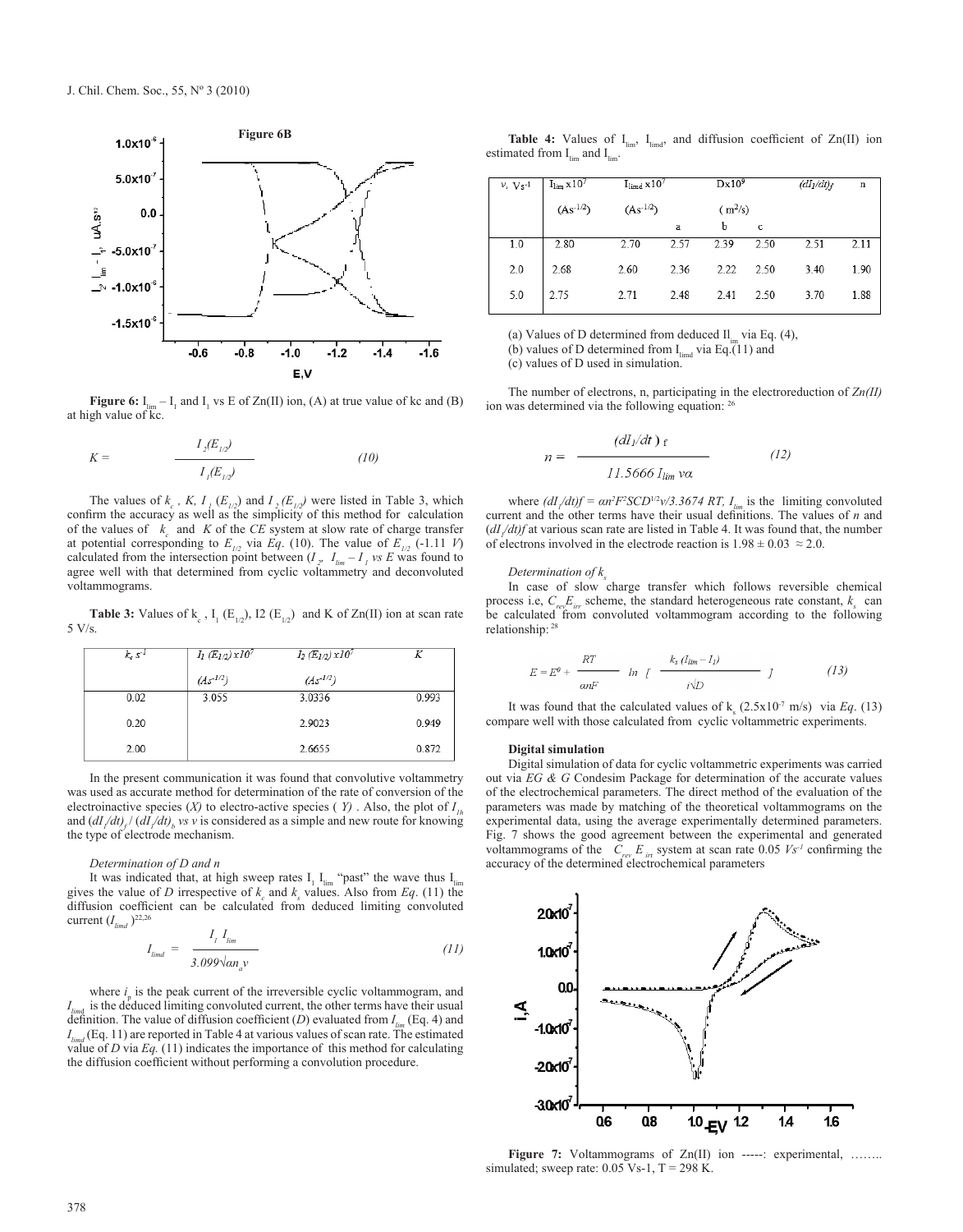In this article the most accurate test for evaluating the type of electrode reaction for the reduction of *Zn(II*) was done by performing simulation with the following type of electrochemical reactions:

i- *EE* mechanism, where the potential difference between  $E^0$ <sub>*l*</sub> and  $E^0$ <sub>2</sub> produce a single wave,

- ii- *E* mechanism, where *n* is equal to 1 &2
- iii- *CE* mechanism, where *n* is equal to 1 and
- iv- *CE* mechanism, where *n* is equal to 2.

Figure 8 shows the comparison between the theoretical voltammograms of the three electrochemical reactions (types  $i - iii$ ) vs the experimental cyclic voltammogram of Zn(II) ion at  $v$  0.05 Vs<sup>-1</sup> indicating large deviation between the selected three simulated types with the experimental Zn(II) ion and confirming the accuracy of the suggested mechanism of electroreduction of Zn(II) ion in aqueous solution at 298 K.



 $-1.0x10^{7}$ 

 $-2.0x10$ 

 $-3.0x10$ 

 $0.6$ 

 $0.8$ 

 $1.0$ 

 $1.2$ 

-E/V

 $1.4$ 

 $1.6$ 

 $1.8$ 



**Figure 8:** Experimental cyclic voltammogram of Zn(II) ion at sweep rate of  $0.05$  Vs<sup>-1</sup> versus the following simulated cyclic voltammograms (A) EE system, (B)simulated E system where  $n = 1$ , (C) simulated E system where  $n =$ 2 and (D) simulated CE system where  $n = 1$ .

The electrochemical parameters used in generating the simulated cyclic voltammograms is the experimental electrochemical parameters. From the measured peak separation  $\Delta E_p$ ,  $i_p$ ,  $E_p$ , and  $E_p - E_{p/2}$  of the voltammogram, and  $W^p$  and  $\left(\frac{dI}{dt}\right)$  /  $\left(\frac{dI}{dt}\right)$  of the deconvoluted voltammogram, the nature of electrode reaction of  $Zn(\tilde{II})$  ion in aqueous solution is predicted. Table 5 shows the measured values of peak characteristic of cyclic and convolutive voltammetry. It was found that, the theoretical peak characteristics of the type iv (*CE* mechanism) agrees well with the experimental peak characteristics which indicates that the electrochemical reaction of *Zn(II)* ion in aqueous solution containing 1*M KC*l at a mercury electrode proceeds as  $C_{rev}E_{irr}$  as follows:

**Table 5:** Peak characteristics of cyclic and convolutive voltammetry at different types of simulated cyclic voltammograms and  $v = 0.5$  V/s<sup>-1</sup>.

| Electrode               | $\Delta E_p$ | $E_p - E_{p/2}$ | $i_p \times 10^3$ | $W^{\text{P}}$ | $(dI_1/dt)_f/(dI_1/dt)_b$ |
|-------------------------|--------------|-----------------|-------------------|----------------|---------------------------|
| reaction                | V            | V               | A                 | V              |                           |
| EE                      | 1.008        | 0.169           | 2.24              | 0.277          | 1.31                      |
| $E^0{}_2$ > $E^0{}_1$ , |              |                 |                   |                |                           |
| $n_1 = n_2 = 1$         |              |                 |                   |                |                           |
| $En=1$                  | 0.943        | 0.163           | 1.16              | 0.243          | 0.765                     |
| $En=2$                  | 0.494        | 0.078           | 3.30              | 0.124          | 6.740                     |
| $CE n = 1$              | 0.934        | 0.161           | 1.16              | 0.249          | 0.829                     |

$$
Zn(II)b \xrightarrow{k_1} Zn(II)a
$$
  
\n
$$
(kc = k_1 + k_1)
$$
  
\n
$$
\frac{k_{fh}}{k_{fh}}
$$
  
\n
$$
Zn(II) + 2e \xrightarrow{k_{bh}} Zn(Hg)
$$

where the subscripts *b* and *a* denote to the bulk of the solution (inactive species) and the plane of the closest approaches (active species) respectively.

 $k_{fh} >> k_{b,h}$